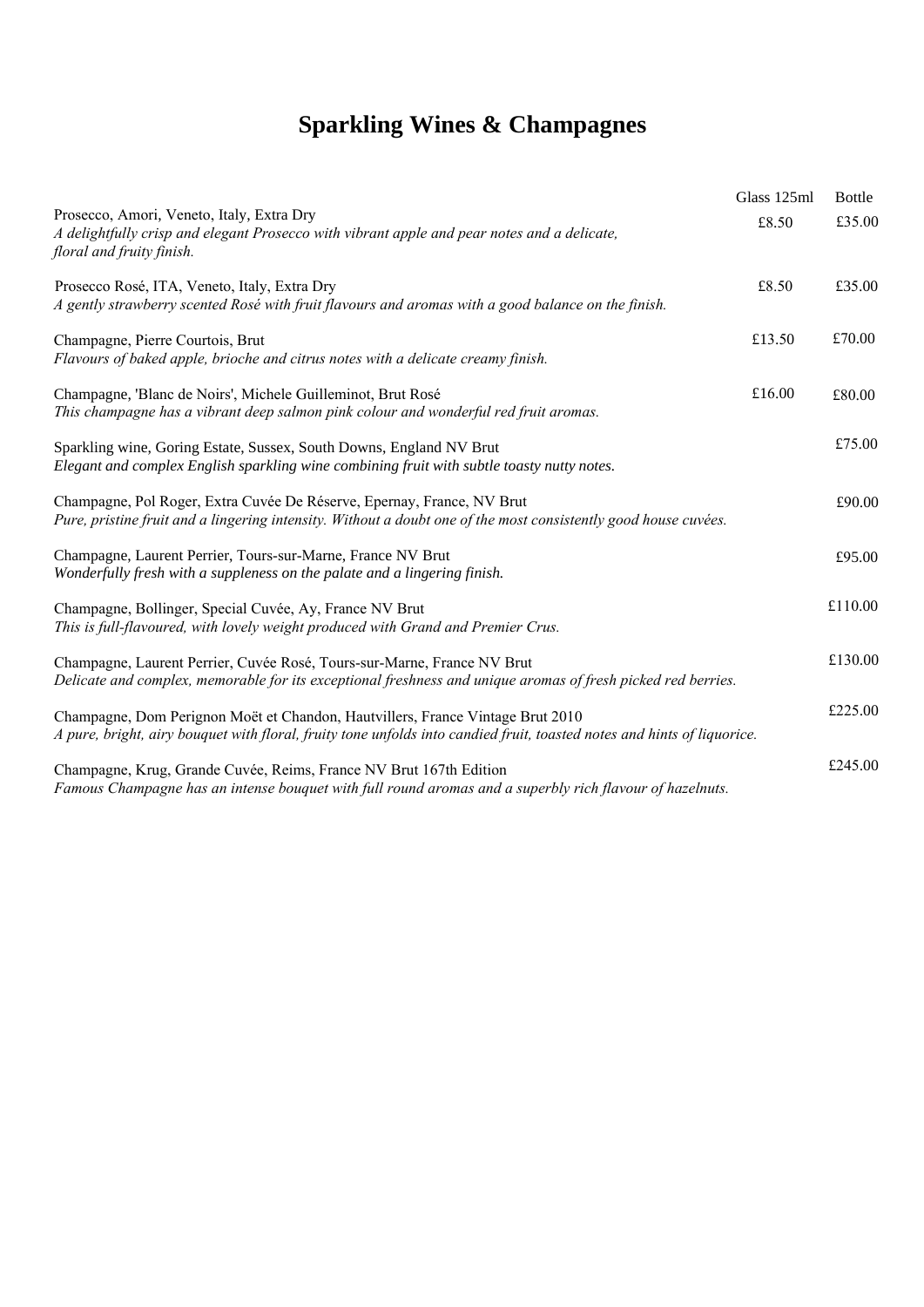## **Wines by the Glass**

| <b>White Wines</b>                                                                                                                                                                      | Glass 175ml   |
|-----------------------------------------------------------------------------------------------------------------------------------------------------------------------------------------|---------------|
| Sauvignon Blanc, Tierra Antica, Valle Central, Chile 2021<br>Bright refreshing acidity and long finish.                                                                                 | £6.50         |
| Chardonnay, Boundary Line, Australia 2019<br>Aromas of white peaches, citrus and melon presage a soft cleansing palate.                                                                 | £7.25         |
| Pinot Grigio, Il Casone, IGP Venice, Italy 2021<br>Fresh with hints of spice, tropical fruit and good minerality.                                                                       | £7.50         |
| Albarino 'Bernon', Bodegas Aquitania, Rias Biaxas, Spain 2021<br>A perfumed nose of citrus, orange blossom and stone fruit, with a lively palate and long finish.                       | £10.95        |
| Sauvignon Blanc, Nika Tiki, Marlborough, New Zealand 2021<br>Bursting with lemon and tropical fruit flavours.                                                                           | £9.75         |
| <b>Red Wines</b>                                                                                                                                                                        |               |
| Merlot, Tierra Antica, Valle Central, Chile 2021<br>Red and black fruit aromas such as cherries and blackberry with a subtle and spicy bay leaf character.                              | £6.50         |
| Malbec, Doña Paula, Mendoza, Argentina 2021<br>Soft and smooth with fresh flavours of black fruits.                                                                                     | £7.75         |
| Cotes du Rhone, Domaine André Brunel, Rhône Valley, France, 2019<br>Delicious and approachable Rhône style, spicy finish.                                                               | £7.95         |
| Shiraz, Metal Label, Berton Vineyard, Australia 2020<br>A rich wine bursting with blackberry & plum fruit aromas and toasty, oaky, vanilla notes                                        | £8.75         |
| Cabernet Sauvignon, Pfeiffer, Rutherglen, Victoria, Australia 2018<br>An excellent Australian Cabernet, full of all the classic blackberry and eucalyptus flavours.                     | £13.95        |
| <b>Rosé Wines</b>                                                                                                                                                                       |               |
| Pinot Grigio, Blush, Novita, IGT, Umbria, Italy 2021<br>Pretty pink colour, the wine is fruity with aromas of ripe cherries and strawberries.                                           | £6.75         |
| Pinot Noir Rosé, New Hall Vineyards, Essex, Chelmsford, England 2019<br>An appealing perfumed nose with floral notes complemented by a refreshing and clean finish.                     | £10.95        |
| <b>English Wines</b>                                                                                                                                                                    | <b>Bottle</b> |
| Baron's Red, New Hall Vineyards, Essex, Chelmsford, England 2019<br>Youthful purple hue to the cork with spice and concentrated red fruits.                                             | £42.00        |
| Pinot Noir Rosé, New Hall Vineyards, Essex, Chelmsford, England 2019<br>An appealing perfumed nose with floral notes complemented by a refreshing and clean finish.                     | £42.00        |
| Bacchus, New Hall Vineyards, Essex, Chelmsford, England 2019<br>Lime, apples and nettles on the nose. The palate is alive with lemon/lime acidity and an attractive, flinty minerality. | £37.00        |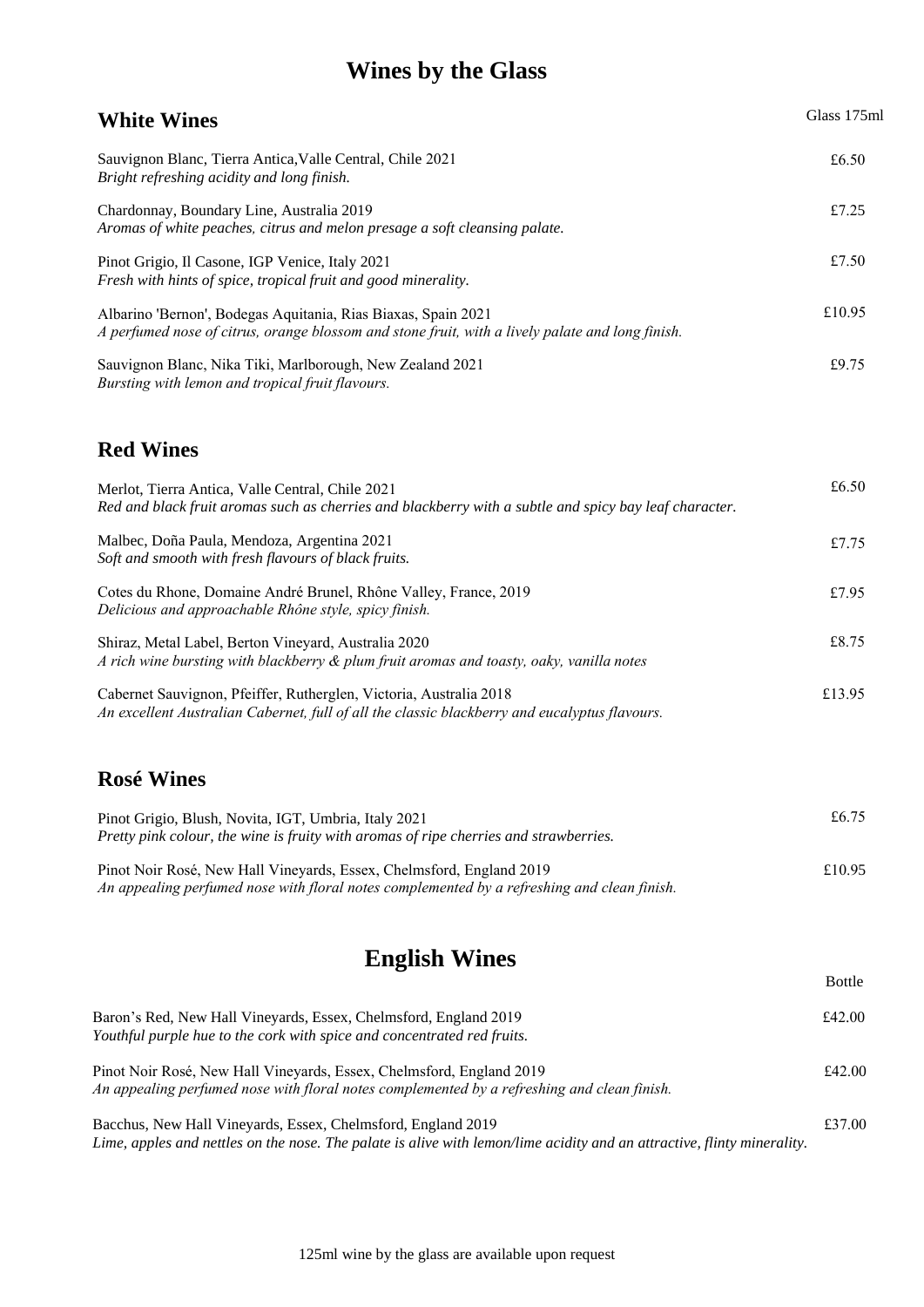## **White Wines**

| <b>France</b>                                                                                                                                                                                                                                                                                      | <b>Bottle</b> |
|----------------------------------------------------------------------------------------------------------------------------------------------------------------------------------------------------------------------------------------------------------------------------------------------------|---------------|
| Héraldique, Cuvée Prestige, IGP Pays d'Oc 2017/2018/2019<br>An intense, perfumed nose leads on to a rich, anise-flavoured palate of great character.                                                                                                                                               | £24.00        |
| Sauvignon Blanc, Domaine de Gayssou, Cuvee le Pin, IGP Comte Tolosan 2021<br>Citrus and tropical fruits on the nose with expressive Sauvignon herbaceousness.                                                                                                                                      | £26.00        |
| Château De Chasseloir, Chéreau Carré, Muscadet De Sèvre et Maine, AOP Sur Lie, Loire Valley 2018<br>Unique grape melon with fresh minerality and pure aromtics of fruit.                                                                                                                           | £34.50        |
| Picopul, Gérard Bertrand, AOP Picpoul de Pinet, Languedoc 2020<br>Rich with zesty citrus fruit, floral notes and a livewire acidity which keeps your taste-buds tingling.                                                                                                                          | £39.00        |
| Pinot Blanc, Dopff Au Moulin, Alsace 2020<br>Fresh and lively aromas of apple blossom with notes of ripe pears combine with spice and almonds.                                                                                                                                                     | £37.50        |
| Gewurztraminer, Dopff Au Moulin, Alsace 2019<br>An exotic and intriguing nose of fresh lychees, flower petals and spice; classic gewurztraminer.                                                                                                                                                   | £47.50        |
| Sancerre, Domaine Gérard Millet, Loire Valley 2021<br>Vibrant Sauvignon notes of grapefruit and lemon with good weight and a clean crisp finish.                                                                                                                                                   | £49.50        |
| Chablis, Domaine Jean Goulley, Burgundy 2019<br>Pronounced citrus aromas and a light mineral character organic wine.                                                                                                                                                                               | £59.00        |
| Pouilly-Fumé, Yvon et Pascal Taboret, Loire Valley 2020<br>Characteristic flinty notes opening out to show floral and dried fruit scents through to a dry and citrus zesty finish.                                                                                                                 | £52.00        |
| Pouilly-Fumé, Domaine Des Fines Caillottes, Alain Pabiot, Loire Valley 2019/2020<br>Classic grassy aromas with a definite hint of citrus on the nose. On the palate there is a crisp mineral character<br>and green fruit on the finish which partners well with most fish and chicken dishes too. | £54.00        |
| Meursault 'Le Limozin', Domaine René Monnier, Burgundy 2017<br>An elegant dry wine with fine lemony fruit combined with peach and pineapple flavors with well integrated oak.                                                                                                                      | £95.00        |
| Puligny Montrachet, 1er Cru Les Folatières, Domaine René Monnier, Burgundy 2016<br>A fresh, lively and mineral wine with notes of white flowers and attractive ripe fruit with well integrated oak.                                                                                                | £145.00       |
| Condrieu, 'Terrasses de L'Empire' Domaine Georges Vernay, Rhône Valley 2012<br>Lovely lychees andpeach aromas sustained by the full and creamy palate. Pure Viognier expression with touch of oak.                                                                                                 | £138.00       |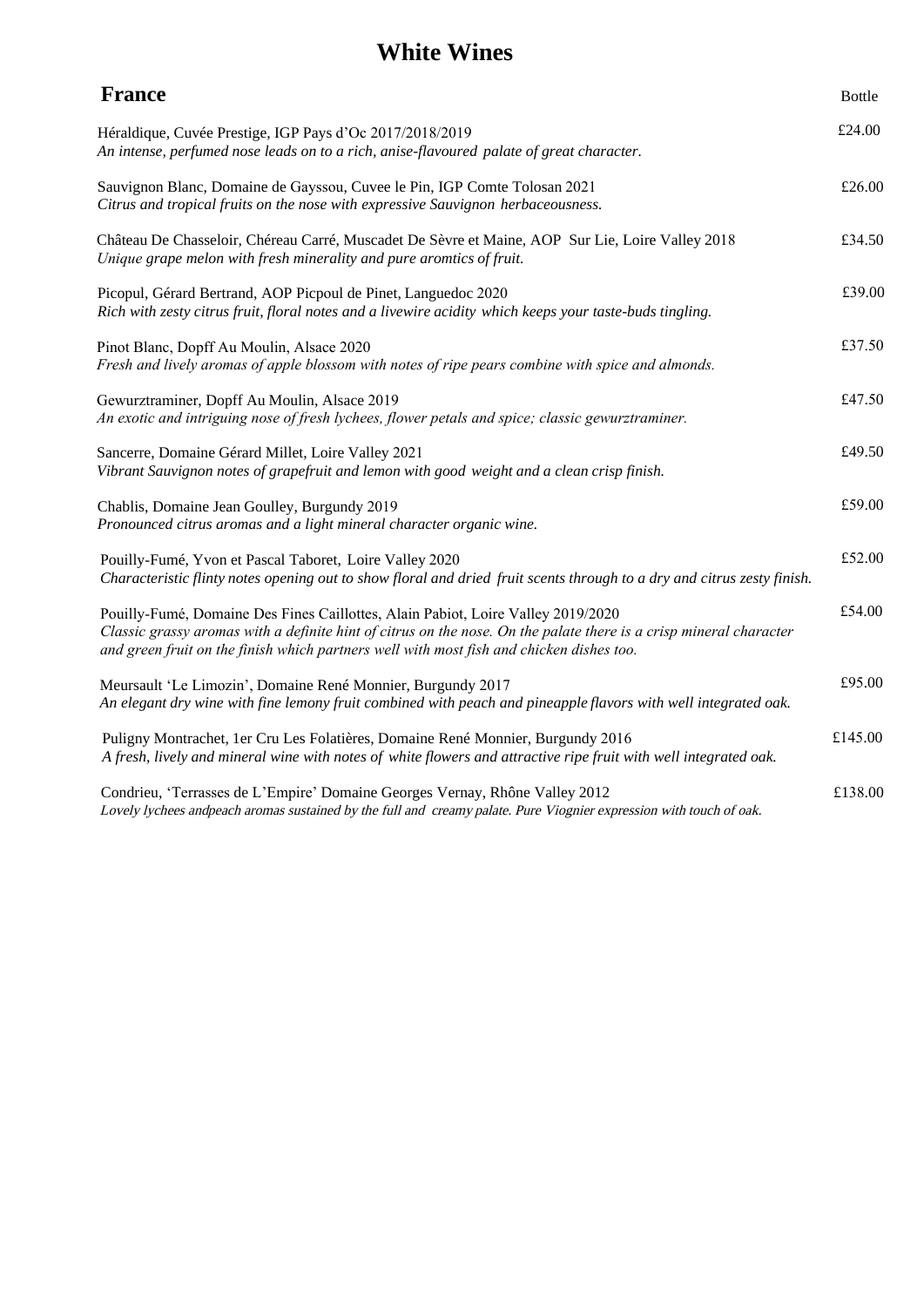## **White Wines**

| Old World.                                                                                                                                                                                                                                       | <b>Bottle</b> |
|--------------------------------------------------------------------------------------------------------------------------------------------------------------------------------------------------------------------------------------------------|---------------|
| Bodegas Ondarre, Rioja Blanco 'Rivallana', Spain 2020<br>Viura grape with notes of ripe fruit and flowers.                                                                                                                                       | £24.50        |
| Pinot Grigio, Il Casone, IGP Veneto, Italy 2021<br>Fresh with hints of spice, tropical fruit and good minerality.                                                                                                                                | £27.00        |
| Gavi DOCG 'Fossili' San Silvestro, Piedmont, Italy 2021<br>Aromas of citrus fruit, with floral undertones, prominent mineral sensations, long finish.                                                                                            | £43.00        |
| Soave Classico DOC San Michele, Ca'Rugate, Veneto, Italy 2018<br>A fresh and light wine with a fine flowery bouquet, unique garganega grape.                                                                                                     | £41.00        |
| Grüner Veltliner, Rabl, Kamptal Langenlois Austria 2019<br>Floral notes of ripe pears and crystalline fruits finishing with a zing of green apple.                                                                                               | £45.00        |
| Albarino 'Bernon', Bodegas Aquitania, Rias Biaxas, Spain 2021<br>A perfumed nose of citrus, orange blossom and stone fruit, with a lively palate and long finish.<br>This cool climate, coastal region produces some of the best Spanish whites. | £42.00        |
| Alvarinho, Reguengo de Melgaco, Vinho Verde, Portugal 2020<br>Fresh and fruity with aromas of apple, pear and stone fruit notes.                                                                                                                 | £49.00        |
| <b>New World</b>                                                                                                                                                                                                                                 |               |
| Chenin Blanc, Hazy View, Western Cape South Africa 2021<br>Fresh and aromatic with crisp acidity, finishing on a long, fruity note.                                                                                                              | £24.50        |
| Sauvignon Blanc, Tierra Antica, Valle Central Chile 2021<br>Bright refreshing acidity and long finish.                                                                                                                                           | £24.50        |
| Chardonnay, Boundary Line, Australia 2019<br>Aromas of white peaches citrus and melon presage a soft cleansing palate.                                                                                                                           | £26.00        |
| Sauvignon Blanc, Nika Tiki, Marlborough, New Zealand 2021<br>Bursting with lemon and tropical fruit flavours, this refreshing New Zealand Sauvignon makes<br>a perfect aperitif.                                                                 | £39.00        |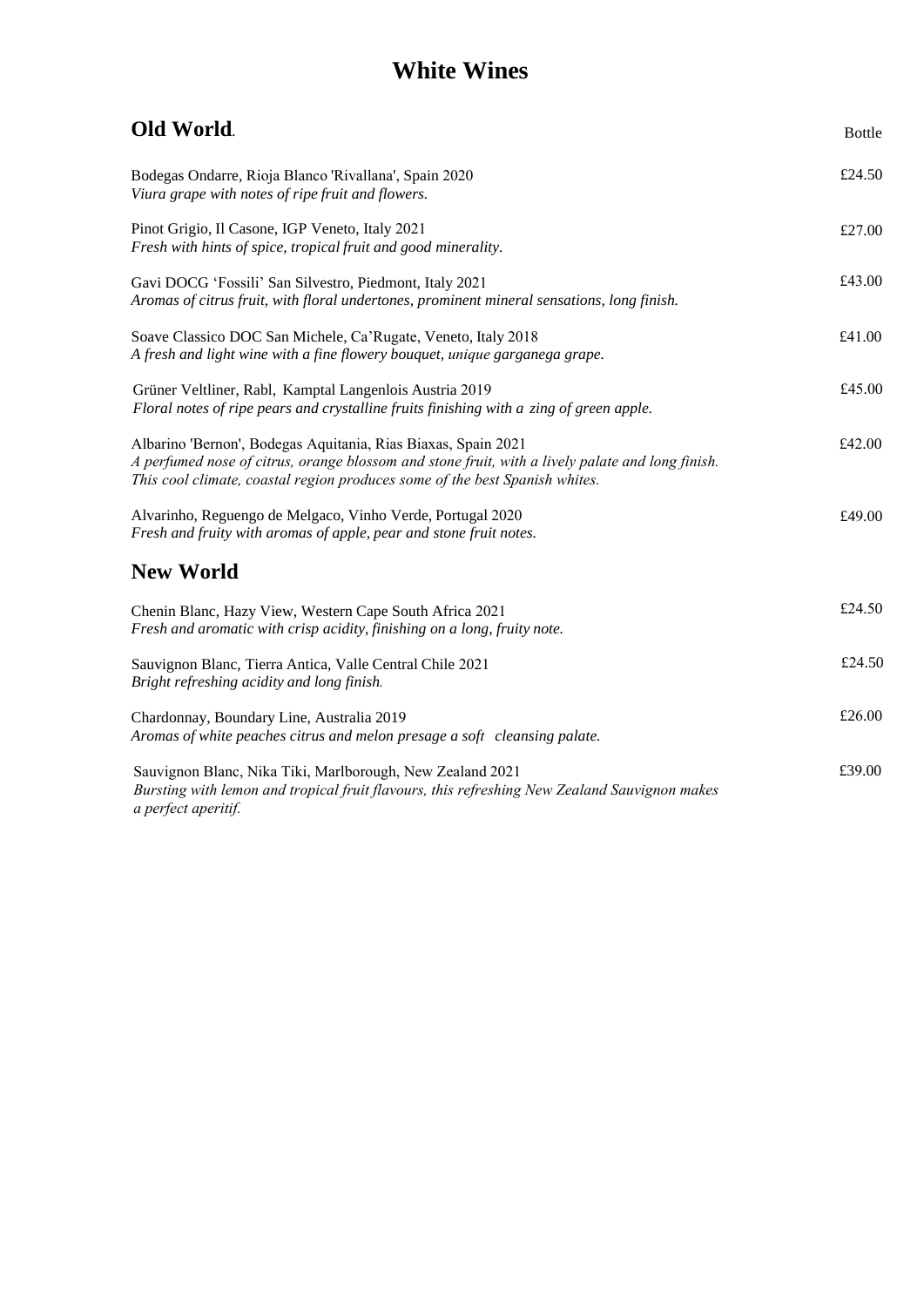### **Red Wines**

| <b>France</b>                                                                                                                                                                                                             |               |
|---------------------------------------------------------------------------------------------------------------------------------------------------------------------------------------------------------------------------|---------------|
|                                                                                                                                                                                                                           | <b>Bottle</b> |
| Cotes du Rhone, Domaine André Brunel, Rhône Valley 2019<br>Delicious and approachable Rhône style, spicy finish.                                                                                                          | £29.50        |
| Lirac, Domaine des Cigalounes, Rhône Valley 2019<br>Aromatic, full and smooth with notes of fruit and spices combined with a lovely silky-textured finish.                                                                | £42.00        |
| Gigondas, Domaine St Damien, Rhône Valley 2019<br>A powerful wine showing sweet fruit, prunes and hints of pepper with a smooth texture.                                                                                  | £62.00        |
| Château Cissac, Haut Médoc, Bordeaux 2018<br>A classic wine from this beautiful vintage showing complexity and richness with beautifully balanced tannins and texture.                                                    | £57.50        |
| Grande Réserve, Côtes-du-Rhône-Villages 'Seguret', 2015<br>Fabulous intensity in its black raspberry, liquorice, violet and peppery garrigue aromas and flavours.<br>Full-bodied, nicely concentrated, with ripe tannins. | £60.00        |
| Châteauneuf-du-Pape, Tradition, Château Fortia, Rhône Valley 2017<br>A distinguished wood-matured wine with a smoky bouquet, lovely fruit and black liquorice flavours.                                                   | £75.00        |
| Château Brio de Cantenac Brown 3eme, Margaux, Bordeaux 2016<br>In the mouth it is rich and dense with plummy fruit on the smooth, fresh palate, oak.                                                                      | £85.00        |
| Domaine Albert Morot, Beaune 1 er Cru Les Bressandes, Burgundy 2014<br>Aromas of cherry and raspberry lead to a silky, fleshy palate of wild strawberry enveloped in firm tannins on the finish.                          | £85.00        |
| Château Batailley 5eme, Grand Cru Classé, Paulliac, Bordeaux 2014<br>An elegant, aromatic Pauillac with lots of spice, tobacco, dark berries, cassis and floral notes, oak.                                               | £135.00       |

#### **Old World**

| Chianti Gentilesco DOCG, Tuscany, Italy 2020<br>A ruby red wine with concentrated aromas of cherry. Soft and medium-bodied with a smooth, fresh fruit palate.            | £28.00  |
|--------------------------------------------------------------------------------------------------------------------------------------------------------------------------|---------|
| Bodegas Ondarre, Rioja Crianza 'Rivallana', Spain 2019<br>Spicy fruit aromas combined with typical notes of vanilla from oak ageing complemented by ripe fruit flavours. | £29.50  |
| Amarone DOCG, Ca'Rugate, Veneto, Italy 2018<br>Intense deep ruby red in colour concentrated aromas of sweet fruits like currants, blueberries and cherries.              | £85.00  |
| Brunello di Montalcino DOCG, Carpineto, Tuscany, Italy 2015<br>Warm and smooth with hints of vanilla, cherry and raspberry on the finish.                                | £95.00  |
| Barolo DOCG 'Tortoniano', Michele Chiarlo, Piedmont, Italy 2016<br>A full and complex Barolo with a rich and intense aroma.                                              | £105.00 |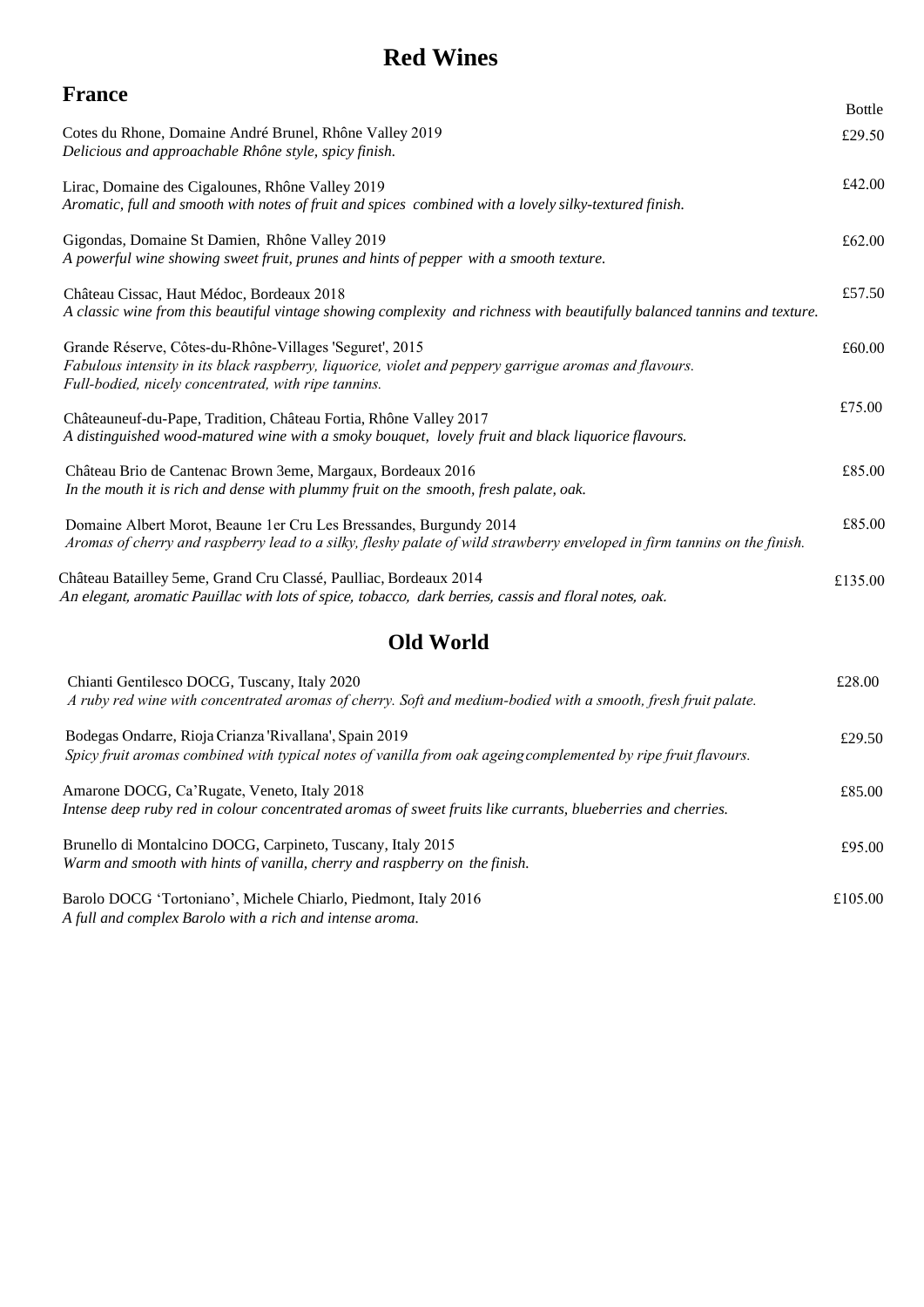## **Red Wines**

#### **New World**

| Pinotage, Hazy View Western Cape, South Africa 2020<br>South Africa's signature grape is given full reign here in a fruit-driven and very modern style of wine.                | £24.50 |
|--------------------------------------------------------------------------------------------------------------------------------------------------------------------------------|--------|
| Merlot, Tierra Antica Valle Central, Chile 2021<br>Red and black fruit aromas such as cherries and blackberry interwoven with a subtle and spicy bay leaf<br><i>character.</i> | £24.50 |
| Malbec, Doña Paula, Mendoza, Argentina 2021<br>Soft and smooth with fresh flavours of black fruits.                                                                            | £29.00 |
| Zinfandel, Sula Vineyards, Maharashata, India 2019<br>Appealing notes of black fruits with spice and pepper through to a supple and lingering finish.                          | £35.50 |
| Shiraz, Metal Label Black, Berton Vineyard, Australia 2020<br>A rich wine bursting with blackberry and plum fruit aromas and toasty, oaky, vanilla notes.                      | £33.00 |
| Pinot Noir, Tuatara Bay, Saint Clair, Marlborough, New Zealand 2020<br>Juicy red fruits, plums and raspberries with good acidity and subtle toasty finish.                     | £45.00 |
| Cabernet Sauvignon, Pfeiffer, Rutherglen, Victoria, Australia 2018<br>An excellent Australian Cabernet, full of all the classic blackberry and eucalyptus flavours.            | £49.00 |

Bottle

## **Rose Wines**

| Pinot Grigio, Blush, Novita, IGT Umbria, Italy 2021<br>Pretty pink colour, the wine is fruity with aromas of ripe cherries and strawberries.                                                       | £25.50 |
|----------------------------------------------------------------------------------------------------------------------------------------------------------------------------------------------------|--------|
| Château de l'Aumérade, Cuvée Marie Christine, Côtes de Provence, France 2020<br>The fresh nose is composed of citrus aromas such as orange and grapefruit complemented by refreshing acidity.      | £45.00 |
| Pinot Noir Rosé, New Hall Vineyards, Essex, Chelmsford, England 2019<br>An appealing perfumed nose with floral notes complemented by a refreshing and clean finish.                                | £42.00 |
| Sancerre Rosé, Domaine de la Villaudiere, Loire Valley, France 2020<br>Salmon pink colour with a fragrant aroma of strawberries complemented by a hint of spice through to a dry, fresh<br>finish. | £49.00 |